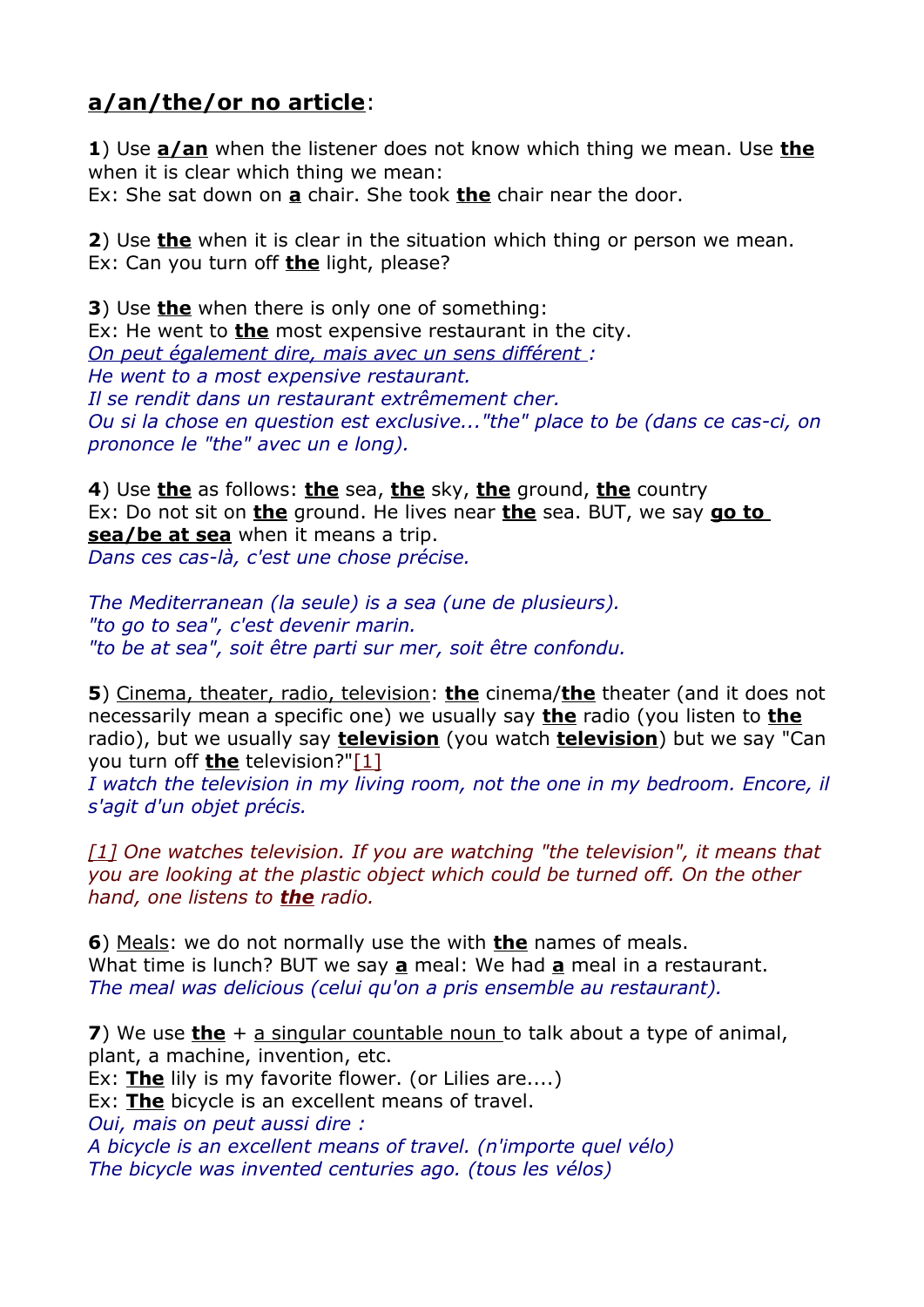**8**) **the** + adjective: We use **the** with some adjectives (without a noun). The meaning is always plural. (**the** rich = rich people in general): **the** rich, **the** old, **the** blind, **the** sick, **the** disabled, **the** injured, **the** poor, **the** young, **the** deaf, **the** dead, **the** unemployed...(you cannot say "a blind", you have to say "a blind man")

**9) the** + nationality words: use the with some nationality adjectives when you mean "the people of that country." *Mais ce n'est pas obligé : French people are charming.*

**10**) Do not use **the** before a noun when you mean something in general: Ex: I love flowers. Doctors are paid more than teachers.

**11**) We say **the** when we mean something in particular: Ex: I like your garden. **The** flowers are beautiful.

**12**) prison, school, university, college, church: We do not use **the** when we are thinking of the idea of these places and what they are used for. Ex: After I leave school, I want to go to university. BUT: Where is **the** university, please?

**13**) bed, work, home: Ex: He went to bed. She is at work. *S'il s'agit d'un lieu. Sinon : The bed is great. Oh, you're on that project? How is the work going? The home she made was wonderful.*

**14**) Geographical names with and without **the**:

**a**) continents: no **the**

**b**) countries and states: no **the** (France, Italy...) But if there is "republic, union, kingdom, federation, states" in the name, use **the**: **the** USA We also use **the** with plural names: **the** Netherlands, **the** Philippines...

**c**) cities: no **the** with cities, towns, villages. Exception: **The** Hague.

**d**) islands: we usually use **the** with plural group names: **the** Bahamas. We do not usually use **the** with singular island names: Sicily, Corfu...

**e**) regions: **the** Middle East, **the** north of England, but northern Ireland **f**) mountains: ranges with **the**: **the** Rockies individual mountains: no **the**: Mount Everest (exception: the Matterhorn)

**g**) lakes: no **the** (usually) *The Great Lakes*

**h**) oceans, seas, rivers, canals, locks: use **the**.

**15**) Streets, roads, squares: usually no **the**: Fifth Avenue

**16**) Names with two words: usually no **the**: Victoria Station, Hyde Park... *The Grand Canyon*